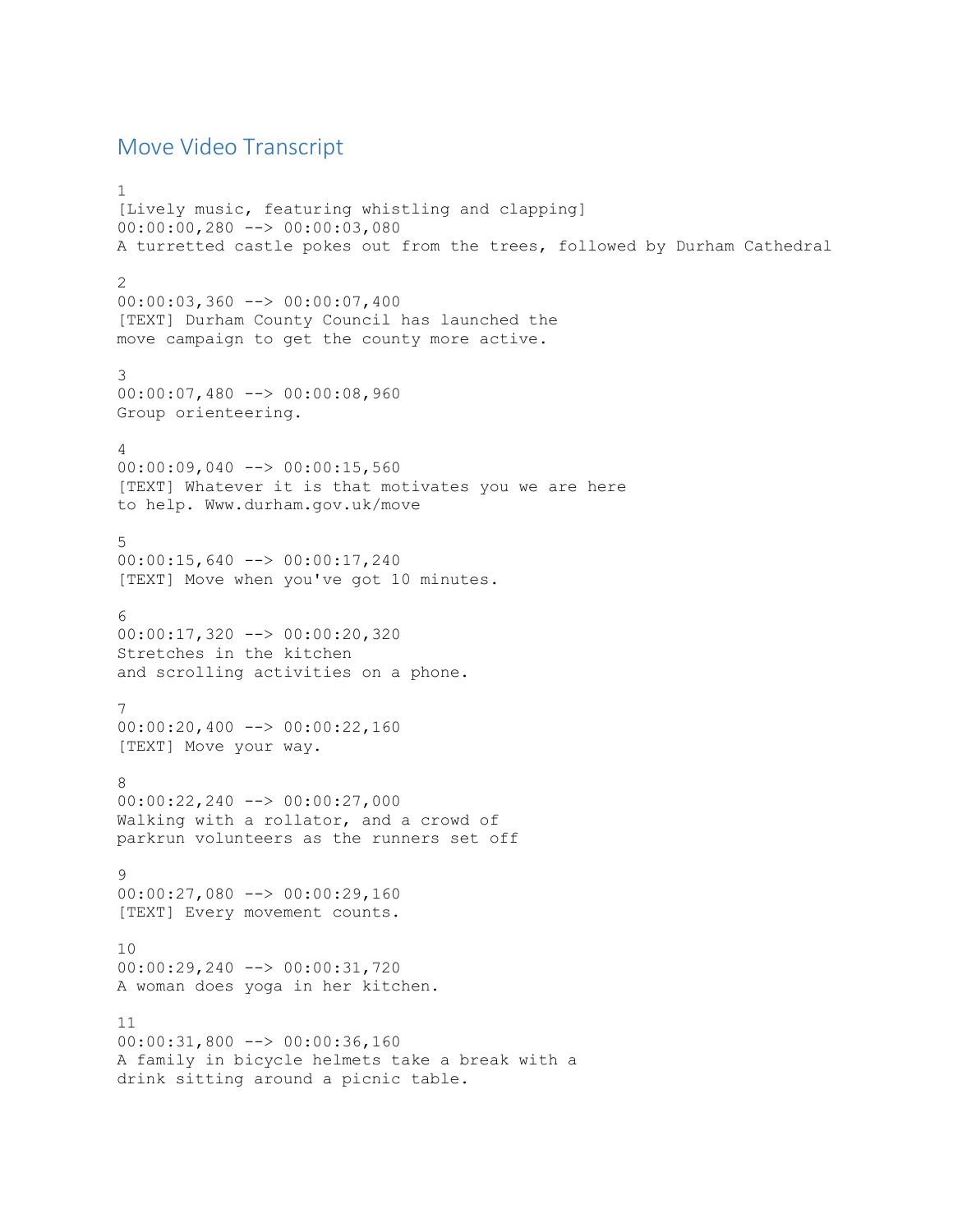12 00:00:36,240 --> 00:00:39,920 An all-age group in a hall puff to dancercise. 13 00:00:40,000 --> 00:00:42,720 A couple hold hands while walking their dog in the woods. 14 00:00:42,800 --> 00:00:44,520 [TEXT] Move wherever you are. 15  $00:00:44,600$  -->  $00:00:46,000$ A man does push-ups, while a lady in yellow tends to her plants. 16  $00:00:46,000$  -->  $00:00:50,520$ [TEXT] Receive free 1-1 support in our centres A man sits down with an instructor 17 00:00:50,250 --> 00:00:59,002 [TEXT] Using our new Tanita technology to assess your body composition Man steps on scales with instructor alongside him. Instructor shows man how to use the items on the scale's screen. 19 00:00:59,002--> 00:01:01,920 A woman touches her toes on a yoga mat. 20  $00:01:02,000$  -->  $00:01:04,440$ [TEXT] Celebrate what your body can do. 21 00:01:04,520 --> 00:01:08,840 A woman walks along a track while some young people front crawl across a swimming pool. 22 00:01:09,120 --> 00:01:10,880 [TEXT] Enjoy moving together. 23 00:01:10,960 --> 00:01:16,440 Some walkers examine a rock feature in the country, a spin class gets people smiling.